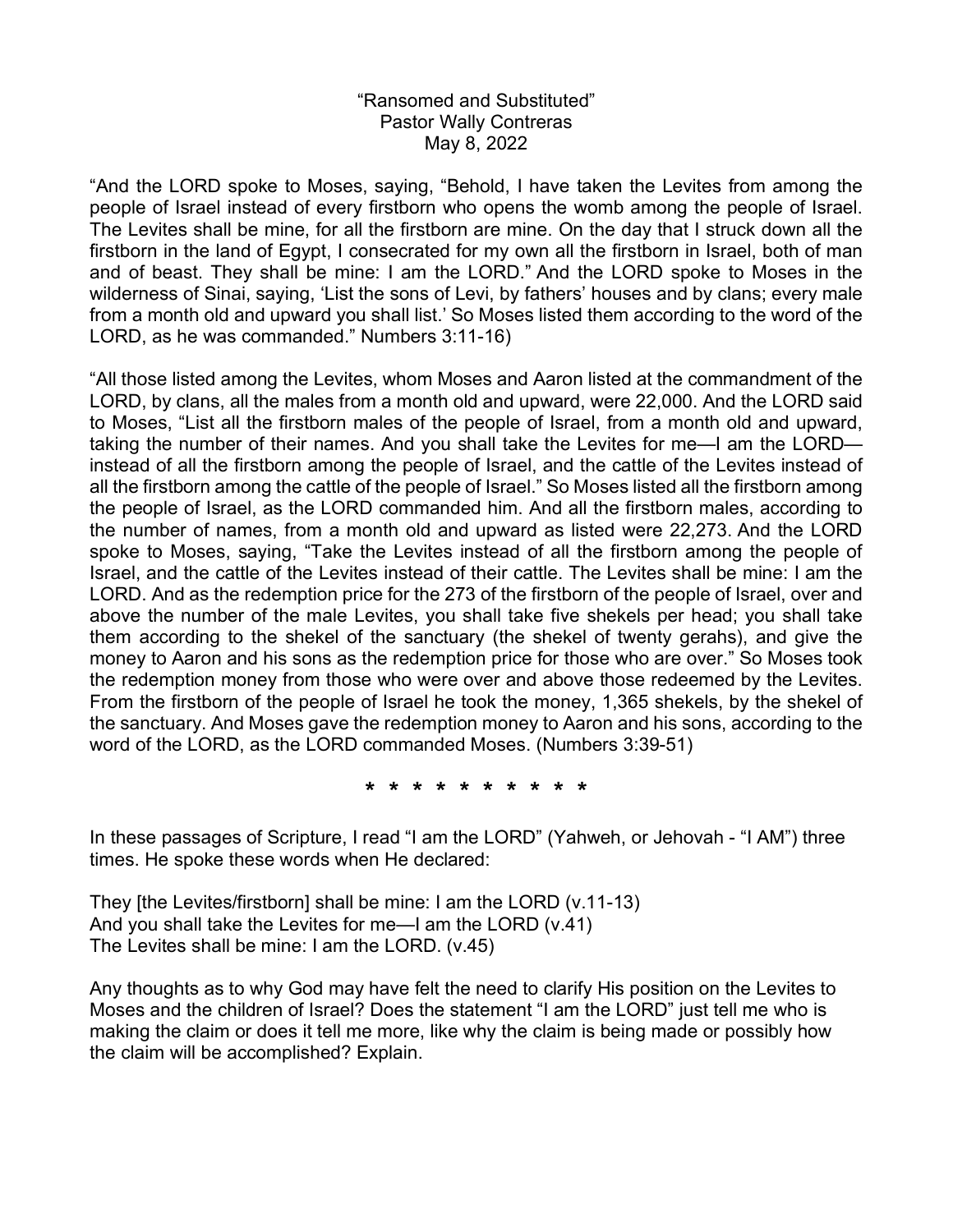When discussing God's redemption (ransom), Pastor Wally went to Exodus 6:6 ("Say therefore to the people of Israel, 'I am the LORD, and I will bring you out from under the burdens of the Egyptians, and I will deliver you from slavery to them, and I will redeem you with an outstretched arm and with great acts of judgment." – there's that declaration again "I am the LORD"). I read in 1 Corinthians 6:19-20: "Or do you not know that your body is a temple of the Holy Spirit within you, whom you have from God? You are not your own, for you were bought with a price. So glorify God in your body." Spurgeon made this point in a sermon preached on August 22, 1880: "You are today to dedicate yourself wholly and entirely to the Lord, because you are not partly redeemed, but wholly redeemed. Do you make any provision for the flesh, dear friend? Do you keep back any faculty you possess from Christ? Is not this a robbery of your Lord? How do I respond to Spurgeon's question "Is not this a robbery of your Lord?" to not completely dedicate myself to the Lord and why?

Isaiah 52:3-4 tells me: "For thus says the LORD: 'You were sold for nothing, and you shall be redeemed without money.' For thus says the Lord GOD: "My people went down at the first into Egypt to sojourn there, and the Assyrian oppressed them for nothing." 1 Peter 1:18-19 tells me that "knowing that you were ransomed from the futile ways inherited from your forefathers, not with perishable things such as silver or gold, but with the precious blood of Christ, like that of a lamb without blemish or spot." Pastor Wally pointed out that the children of Israel had not been kidnapped by Egypt, but rather they were stolen and not stolen by the Egyptian Pharoah, but rather stolen by Satan. Are connecting the dots between books of the Old Testament and passages on redemption found in both the Old Testament and in the New Testament just a bit of "nice-to-know" interesting information or do these connections actually impact my life in some way? Explain.

In what way(s) has my understanding of the word "ransomed" (redeemed) been improved or confused? Explain.

Discuss Pastor Wally's statement that fear drives irrational (sinful) behavior.

Pastor Wally said that people shouldn't neglect the call to repent and believe in Jesus. Hebrews 2:1 reminds me that we: "...must pay much closer attention to what we have heard, lest we drift away from it." This passage doesn't say "pay attention" but rather "pay much closer attention". When I listen to a message being preached, am I really paying attention? If not, why not? If I am paying attention, what would it require for me to "pay much closer attention" to the message?